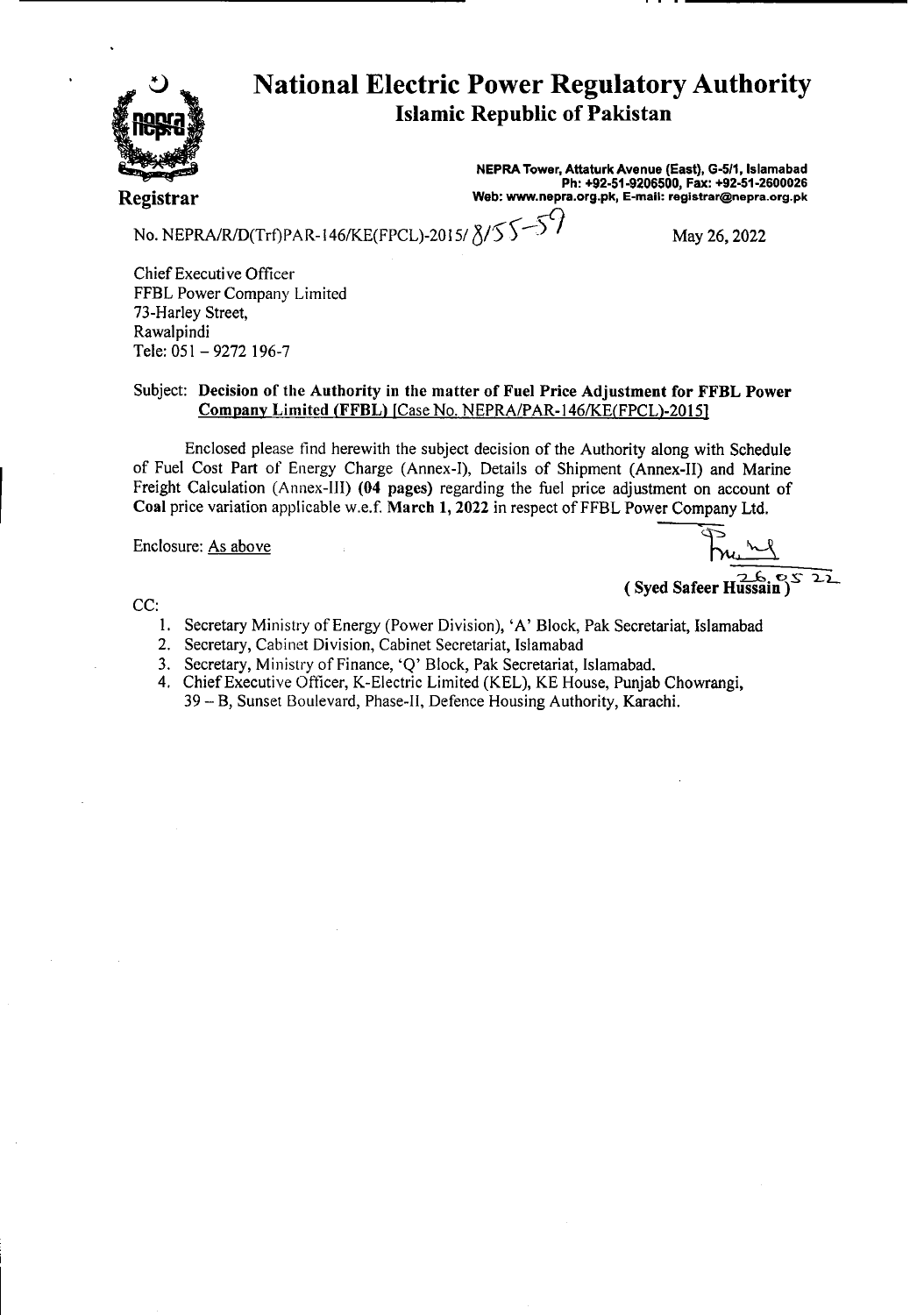

#### **DECISION OF THE AUTHORITY IN THE MATTER OF FUEL PRICE ADJUSTMNET W.E.F. MARCH 1. 2022 FOR FFBL POWER COMPANY LIMITED.**

Pursuant to the Decision of the Authority dated May 15, 2017 notified vide **S.R.O 1106(1)/2017**  dated October 26, 2017 in the matter of Motion for Leave for Review, based on information and documentary evidences submitted by FFBL Power Company Limited (FPCL), the fuel portion of the energy charge part of FPCL's tariff has been adjusted for variation in coal price. In accordance with the prescribed mechanism, the revised fuel cost component of energy charge part of FPCL's tariff indicated hereunder shall be immediately applicable to the units delivered basis w.e.f. March 1, 2022.

| Description         | <b>Fuel Cost Component</b><br>Rs./kWh |                |
|---------------------|---------------------------------------|----------------|
|                     | Reference                             | <b>Revised</b> |
| For kWh 111,331,494 | 4.2939                                | 17.2306        |

FPCL has purchased coal on a premium of US\$ 1.82/M.Ton. As per approved mechanism there is no provision of premium therefore same has not been considered.

The above referred revised fuel cost component, revised coal price and revised marine freight attached as **Annex-I, II & Ill** arc to be notified in the official gazette, in accordance with the provisions of Section 31(7) of the Regulation of Generation, Transmission and Distribution of Electric Power Act 1997.

KE to ensure that all payments are consistent with the tariff determination(s).

## **AUTHORITY**

14 July

Engr. Madsood Anwar Khan Member

Engr. Rafique Ahmed Shaikh Member

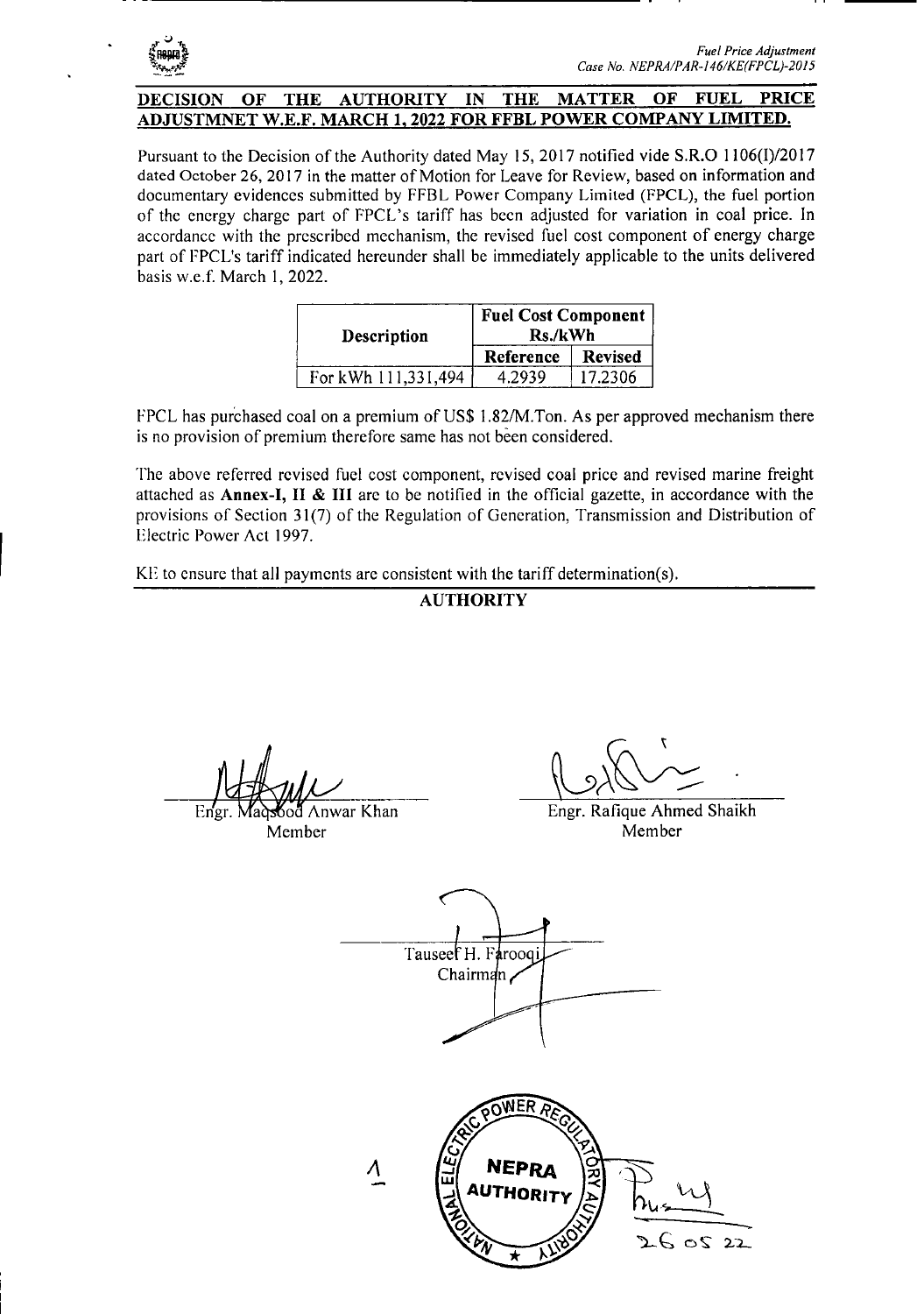### **Annex-I**

## **FFBL Power Company Limited Schedule of Fuel Cost Part of Energy Charge Adjustment on Account of Coal Price Variation**

k.

| <b>Description</b>                         | Unit    | Reference | <b>Previous</b> | Revised w.e.f.<br>March 1, 2022 |
|--------------------------------------------|---------|-----------|-----------------|---------------------------------|
| Coal Quantity (Net of Handling Loss)       | Ton     |           | 59,147          | 58,707                          |
| Net Calorific Value of Stock               | BTU/Kg. | 23,512    | 21,946          | 22,129                          |
| Net Heat Rate                              | BTU/kWh | 11,669    | 11,669          | 11,669                          |
| Coal Price                                 | Rs./Ton | 8,651     | 28,511          | 32,676                          |
| <b>Fuel Cost Component</b>                 | Rs./kWh | 4.2939    | 15.1597         | 17.2306                         |
| Corresponding units to be delivered/billed | kWh     |           | 111,239,649     | 111,331,494                     |

Note: The above adjustment of fuel cost component on coal shall be subject to verification by a consultant/Independent third party to be appointed for the purpose by the Authority. In case the verified delivered coal price is different, the fuel cost component shall be revised accordingly.

 $\int$  (kg

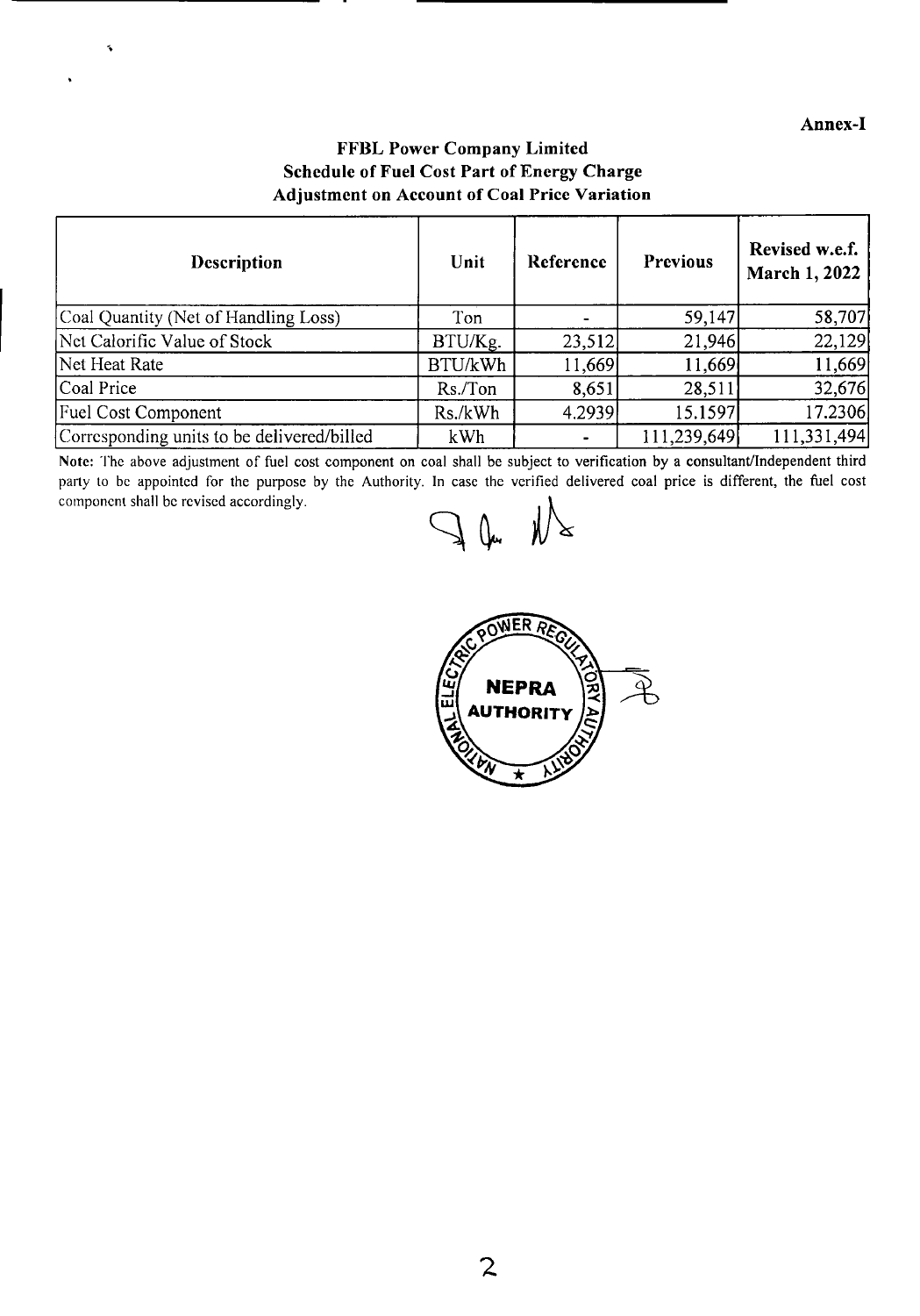# **FFBL Power Company Limited 1)etails of Shipment**

 $\ddot{\bullet}$ 

 $\hat{\mathbf{r}}$ 

| <b>Vessel Name</b>                                      | Unit      | MV STAMFORD<br><b>EAGLE</b> |
|---------------------------------------------------------|-----------|-----------------------------|
|                                                         |           | 16-Feb-22                   |
| <b>Bill of Lading Date</b><br>L/C Number                |           | TF2204100850                |
|                                                         |           | Indonesian                  |
| Origin                                                  |           | 140.98                      |
| ICI-2 Coal Price Index for the month of B/L Date        |           |                             |
| Base Calorific Value (NAR)                              | kCal/Kg   | 5,500                       |
| Actual Calorific Value (NAR)                            | kCal/Kg   | 5,574                       |
| <b>B/L</b> Quantity                                     | <b>МТ</b> | 59,300                      |
| FOB Coal Price ICI-2 Index adjusted for CV              | US\$/Ton  | 142.88                      |
| Marine Freight Charges                                  | US\$/Ton  | 21.19                       |
| Marine Insurance                                        | US\$/Ton  | 0.03                        |
| CIF Coal Price                                          | US\$/Ton  | 164.10                      |
| Handling Loss 1% or actual whichever is minimum         | US\$/Ton  |                             |
| CIF Coal Price with losses at Karachi                   | US\$/Ton  | 164.10                      |
| Other Charges:                                          | US\$/Ton  | 17.61                       |
| (i) Port Handling Charges                               | US\$/Ton  | 6.93                        |
| (a) PIBT Charges                                        | US\$/Ton  | 4.28                        |
| (b) PQA Royalty Charges                                 | US\$/Ton  | 2.30                        |
| (c) Wharfage                                            | US\$/Ton  | 0.19                        |
| (d) Leveling, Fast track & Inspection Charges           | US\$/Ton  | 0.17                        |
| (ii) Customs Duty and Cess                              | US\$/Ton  | 10.66                       |
| (iii) LC Charges                                        | US\$/Ton  | 0.02                        |
| <b>Inland Freight Charges</b>                           | US\$/Ton  | 1.97                        |
| Delivered Coal Price before adjustment of handling loss | US\$/Ton  | 183.67                      |
| Handling Loss 1% or actual whichever is minimum         | US\$/Ton  | 1.84                        |
| Delivered Coal Price with losses at Power Plant         | US\$/Ton  | 185.51                      |
| Exchange Rate Average B/L Month                         | Rs./US\$  | 176.14                      |
| Delivered Coal Price with losses at Power Plant         | Rs./Ton   | 32,676                      |

 $\frac{1}{\sqrt{2}}$  (fm